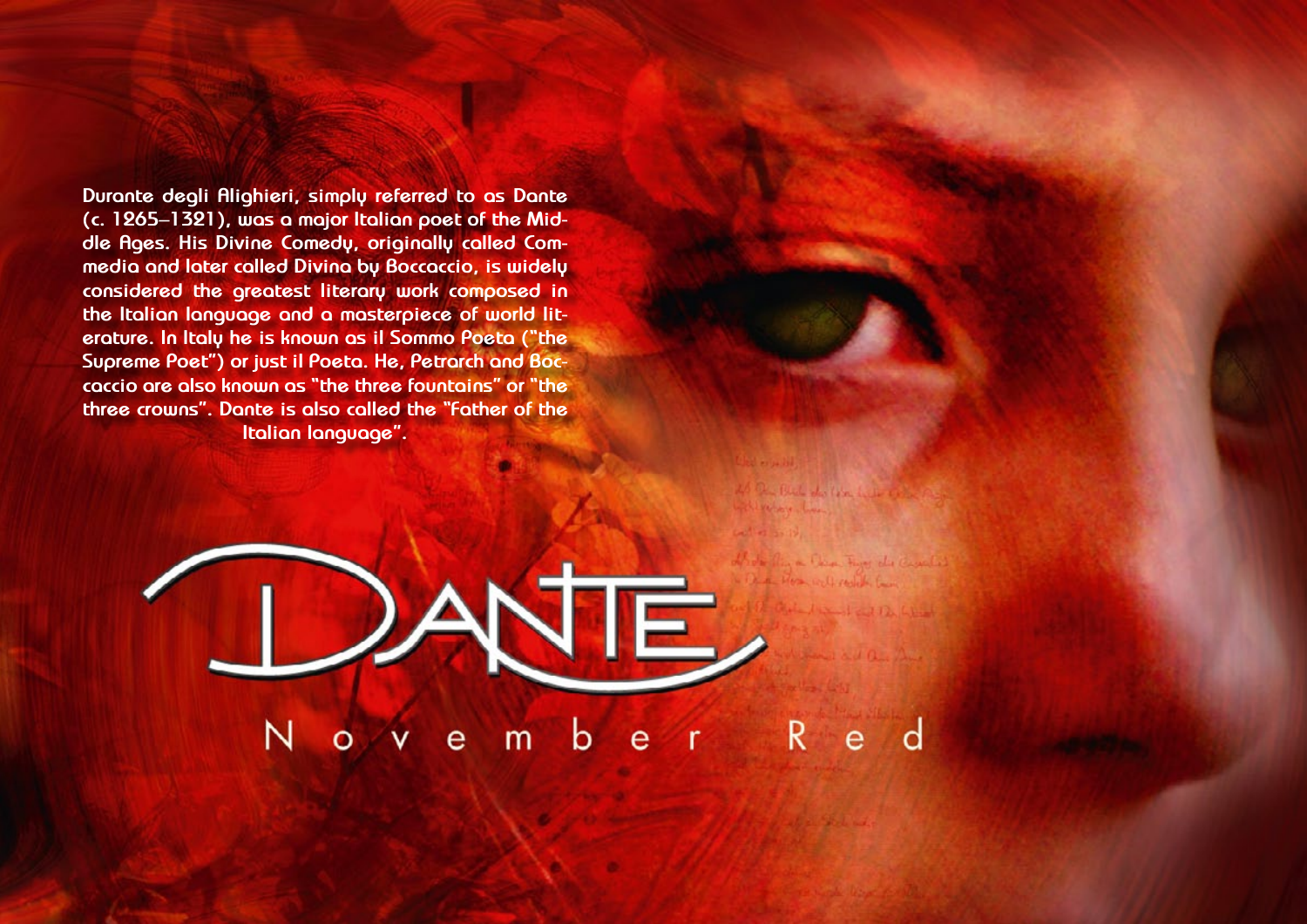Design by Daniel Källmalm

by daniel källmalm photo: christina bulka unless otherwise stated published on 2013-02-24

"November Red" an album pre-about Dante in general. Markus Göhs) to replace my guide vocals year way too early due to a severe disease. The other of the two together again and also wanted to Markuses that founded the band, surname Maichel is still carrying the band's torch though and in our other bands. We wrote a he spoke with us here at Hallowed about their new album and

sed away the fifth of january this Berger in 2006.

Dante is also a German metal band who have just recently released their third album called ceded by the loss of founding explains that Dante was started member Markus Berger who pas-as a project by him and Markus pression of how the songs would

- We just wanted to make music make the kind of music we were really into and could not make few songs together, then asked our good friend Alex (Alexander so that we could get a better im- We found a great drummer in that needed to be fulfilled for a immediately liked it a lot. It just suddenly were a band! Becoming a band gave them on CD covers and ideally would some obligations and one of those was of course getting a name for this entity and that name couldn't just be anything, explains Markus. There were several aspects good name for this new band. - What we were looking for to remember, that looked good also indicate a very sophisticated approach to our music (which we hoped we had). After some mediocre ideas it was Alex who suggested the name Dante - and we had all the things we were looking for covered.

sound.

When they kept using Alex to replace vocals it became clear that he was the guy to do the vocals for the project, but it didn't stop with a singer because more members were arriving.

Chris who played all the drum parts, and with the addition of

Dennis as our first bass player we was a catchy name that was easy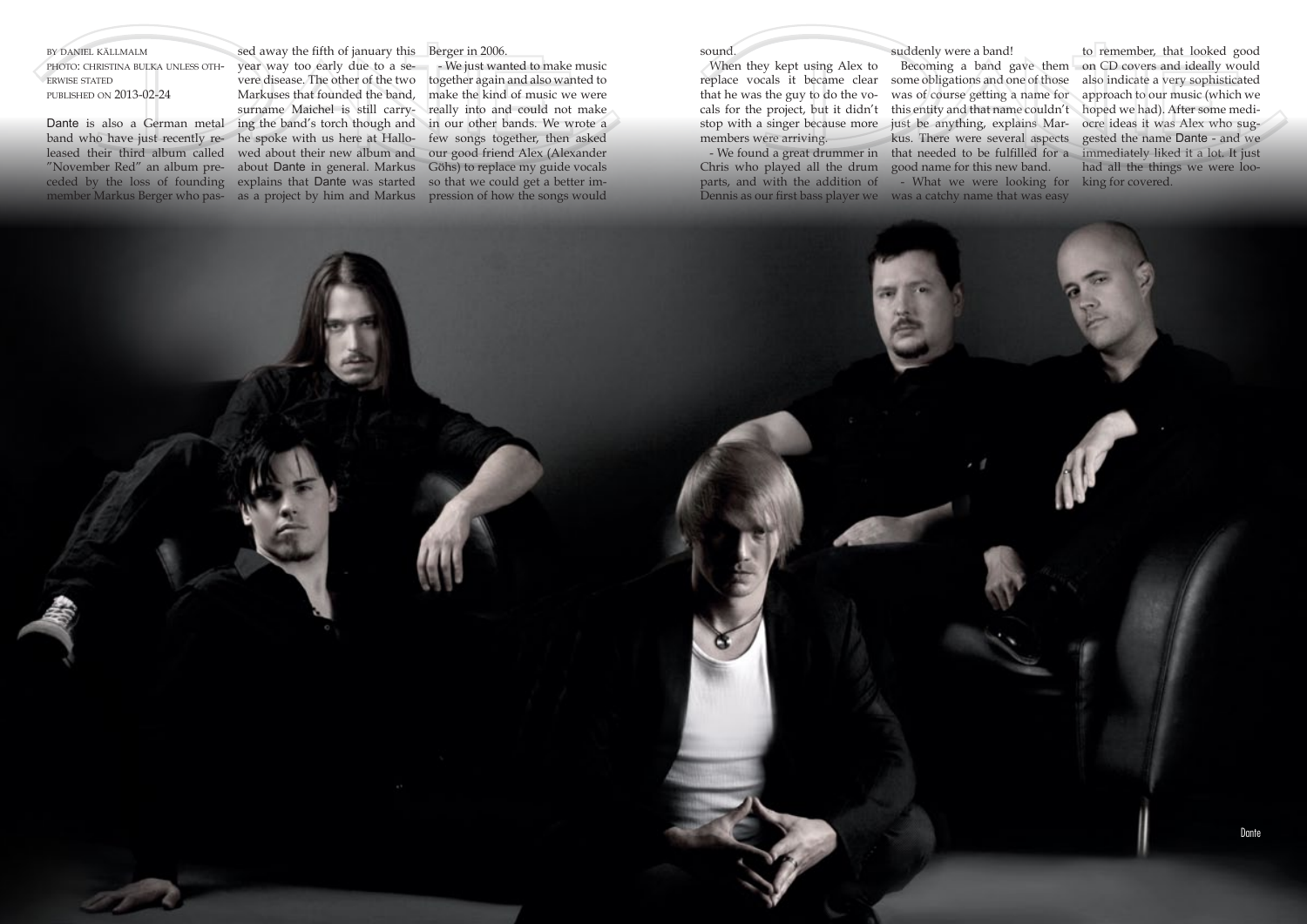# **Inspirations and Styles**

No music and no kind of artistic venture comes without some kind of inspiration, which of course is something that Dante also has, but what does inspire Markus in music but over the years this has his music making?

- I think it is essential to listen direction. to lots of really good musicians, lots of really good bands as this is what gives you inspiration. It's not so much what kind of music it is, it's more the quality of the players. I am not inspired by all this overproduced sterile one good idea and one mood. chart music but I can get inspira tion from listening to bands like minutes long, it'll be 15 minutes - Dream Theater or Tool as well as we don't have to fit into the radio from listening to The Beatles or format. But as I said, we do make Led Zeppelin, from someone like a conscious effort to always write Keith Jarrett or Chick Corea, or songs and we try to stay away Aimee Mann, Amy Winehouse or Radiohead. So I think it is very important to really listen to good musicians and great artists and to always keep your ears and mind open.

So true what he says there Mar kus, so what does these inspira tions mean for the music of Dan te? According to Markus their combination of heaviness, mu music can be described as heavy,

The latest album of Dante is called "November Red" and it is their third album, and it is said to once again deliver the perfect sical ambition and emotionality. According to Markus it is an al bum that is a logical step for them seeing their overall progress since they started out in 2006.

lyrical progressive rock which is forced effort. somewhat in line with what our reviewer said in the review. This first description by Markus was said in the past about the band's changed a bit, gone in a heavier

- I feel like our sound has be - speak. come heavier and more "Metal", but it's still all about writing good songs, songs that take the time we feel they need, songs that are allowed to have more than just If we feel a song needs to be 15 from extending songs just for the sake of it and I feel that we usu ally get this right.

## **November Red**

It is a logical follow up to their previous efforts according to Markus who thinks that their first two albums was like twin albums and rather connected and com pared to those "November Red" stands more on it's own feet so to

- It's more complex and deman ding, yet more focused, and it feels very rounded and cohesive. We always try to offer a complete artistic package of strong music, good lyrics and a nice artwork, and I really think we have done this quite well with "November Red".

- It certainly incorporates many of the things we have always done, it's definitely got that Dan te-vibe to it. But I think it is more balanced, more of a unit. There is no single track really standing out above all others - as much as I love for example *Vanessa*, it na turally draws so much attention on it in the context of the whole album that the album will always sort of revolve around it. That just happens when there is that one huge track "November Red" just has this natural flow from start to finish, there are so many things going on that connect the songs, yet this all is quite subtle and, to me, does not feel like a his but if the issue is forced and

The album cover is certainly striking but often the bands does not have much influence in how their cover looks as it tends to be down to an artist to think out their ways and the band's influ ence are most often just to appro ve the cover. Dante however did have total control over the cover art as the artwork and booklet is something that is very important in their strive towards a complete artistic package.

- The album artwork is always handled by our singer Alex, he's got so much talent! As I've said, we always strive towards achie ving a great package and having a cool artwork and cover always has been a big concern for us. We want to make it a perfect fit for the music and the lyrics and over the years our fans have sort of grown used to us having extensi ve 20-page booklets. Fortunately, when we talked about that with our new label, Massacre Records, they could really relate to that and let us do it again.

Markus thinks that the best thing about "November Red" is it's cohesiveness and how well it flows despite all the things al ways going on in the album, and he thinks that all the tracks on the album is a favourite song of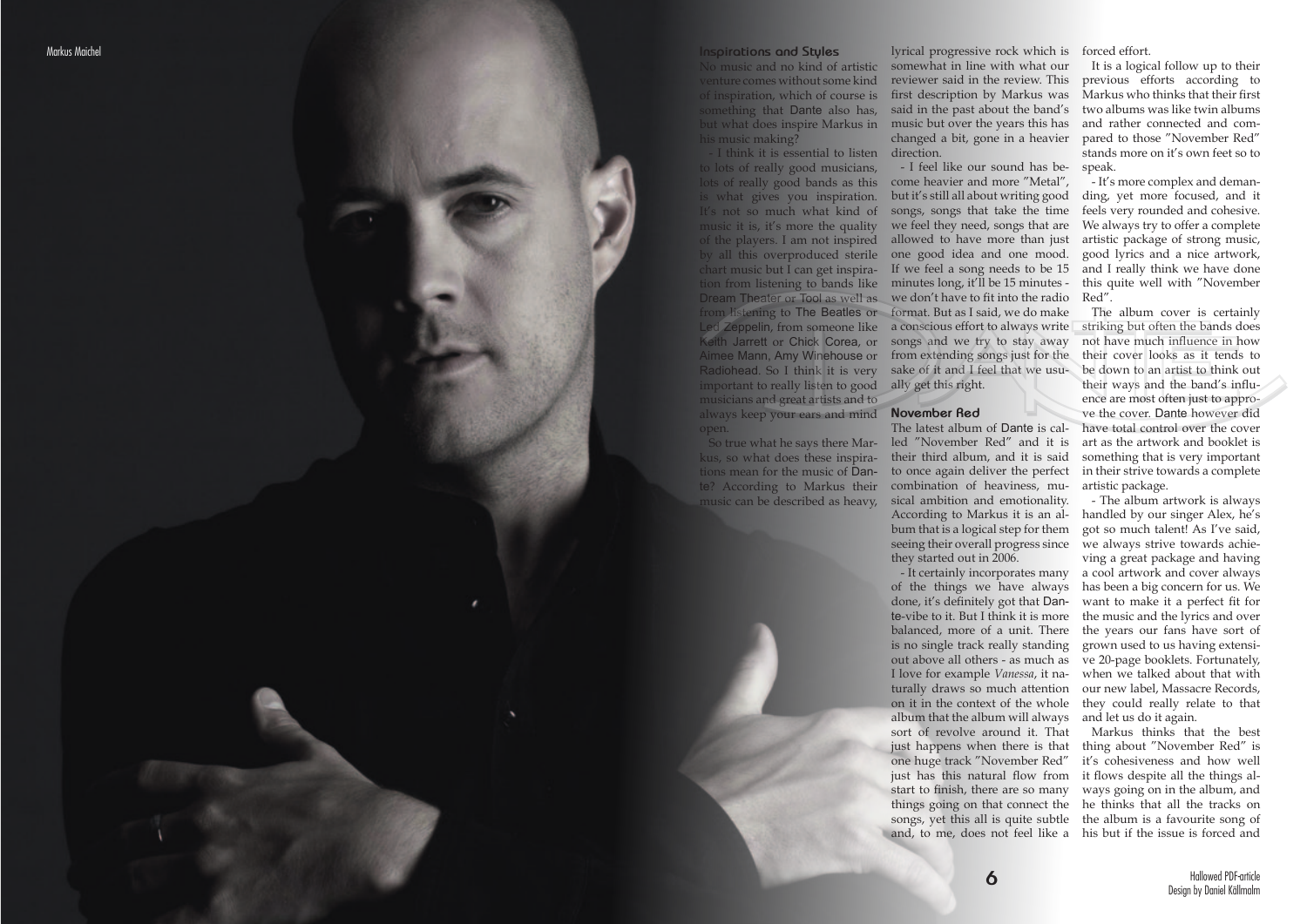

- So far reviews have been great and the eventual death of Markus For sure that seems like a good come his musical legacy and that a very demanding album for us, sic I think he can be proud of the songwriting was more ex-this album wherever he is now. tensive than ever and we put so much more effort into the whole ding thing was the severe illness (Berger). This would obviously have been very tough without an album to finish but he had been a part of the band from day one and been completely involved in the songwriting process, and he so much wanted this album to happen while he was sick. This was so tough you know with Markus away from us, fighting this terrible disease and all the while wanting the album to see the light of the day, and us working so hard to make that happen without him around in the studio anymore. Until the very end he was with us and the album in his thoughts, days before the release. But we know that he was very happy with the album, which was to be-

### **Reception and Touring**

What about the reception of "November Red", what has been said about it? Has the reception been production. But the most demanany good?

and it has sold quite well in the first two weeks now, so yes the album has been very well received so far. We get so many compliments about it from completely different people and what makes it even nicer for me is that we get this without any kind of newcomer bonus, I mean people know it's our third album and they rate it with that in mind just like they would rate any other established Prog band and we really do stand our ground well. I guess maybe the biggest compliment is that even those reviews that are not overly excited say something like " good album, I'm just not that and it's so sad that he died a few into it so much for some reason". Pretty good for a bad review I think!

band themselves? How would third album?

Markus and his mates rate their share the band's pain of loosing - In many ways this has been if we are to be any judge of mu-We here at Hallowed of course their bandmate and friend and His legacy will always live on in

certainly feels good.

this album no matter what hap-ready fallen into place. pens after death, and for the rest of us, like the band, life goes on already confirmed in Germany, in and one thing that should await Munich, Rüsselsheim and Augsthese guys are some live shows burg. Obviously, we'll focus on to promote the album. That is Germany, mostly the southern something they are working on part. It's just a monetary issue if right now and some stuff has al-we have to travel to, say Ham-

- We have three dates in March



burg, that's quite expensive with all the gear and it needs to be well thought out if we take the risk of traveling so far. Same goes for playing outside of germany, but we are certainly trying to make that happen.

It is not really easy to be doing music today at least not from a financial standpoint and less easy if you are not a commercially viable band, which is the case with Dante as Markus explains.

- It is not always easy, and it is certainly a question of whether or not it can be financed. Let's face it, it's not like we're doing very commercial music, and unless you're like Dream Theater there are just not 2000 people coming to your concert wherever you play. But we'll sure tour with the album this year, it's just not quite clear how extensive that can be.

Dante Live, photo by Ben Rennen